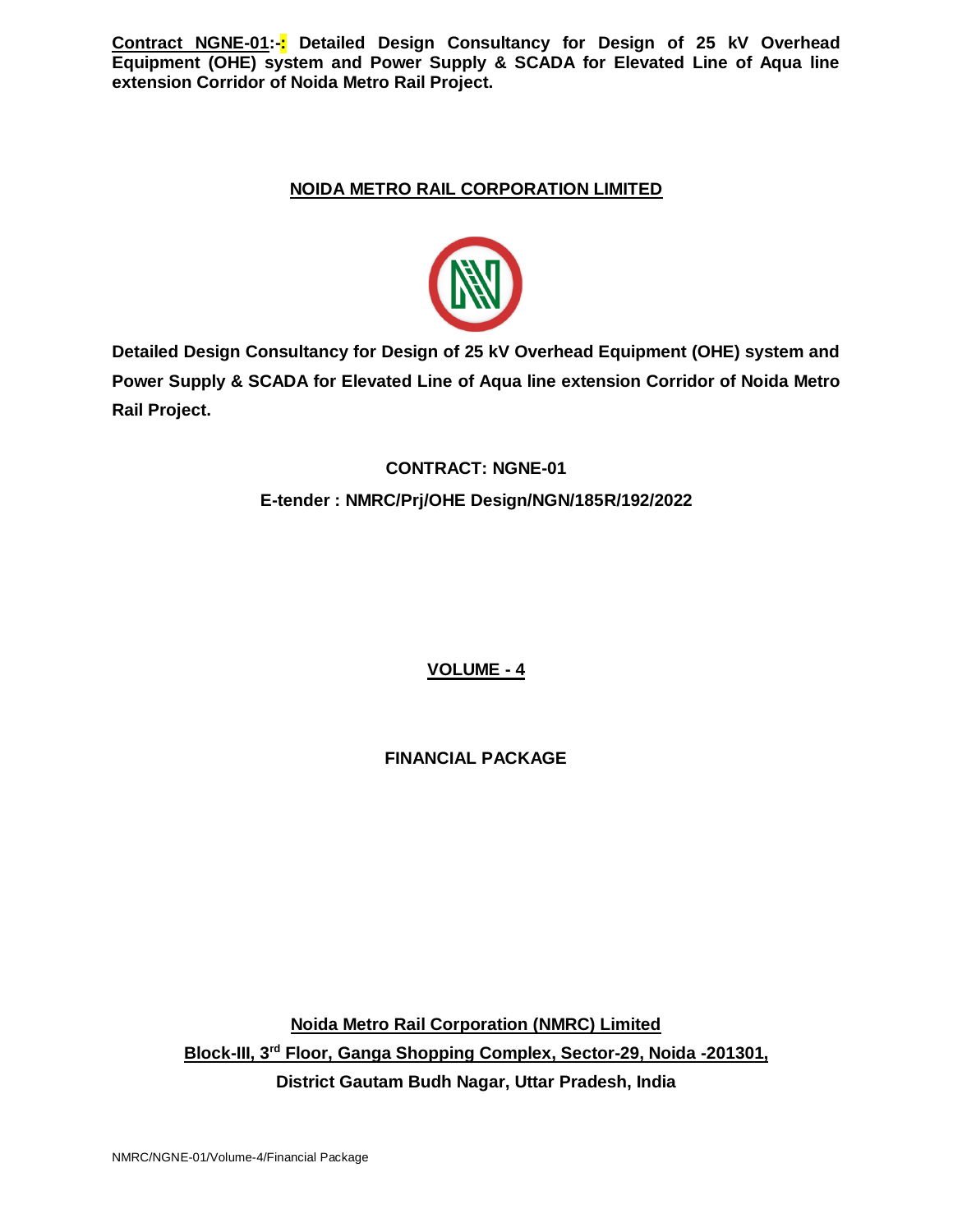## **APPENDIX-A**

# **Deleted**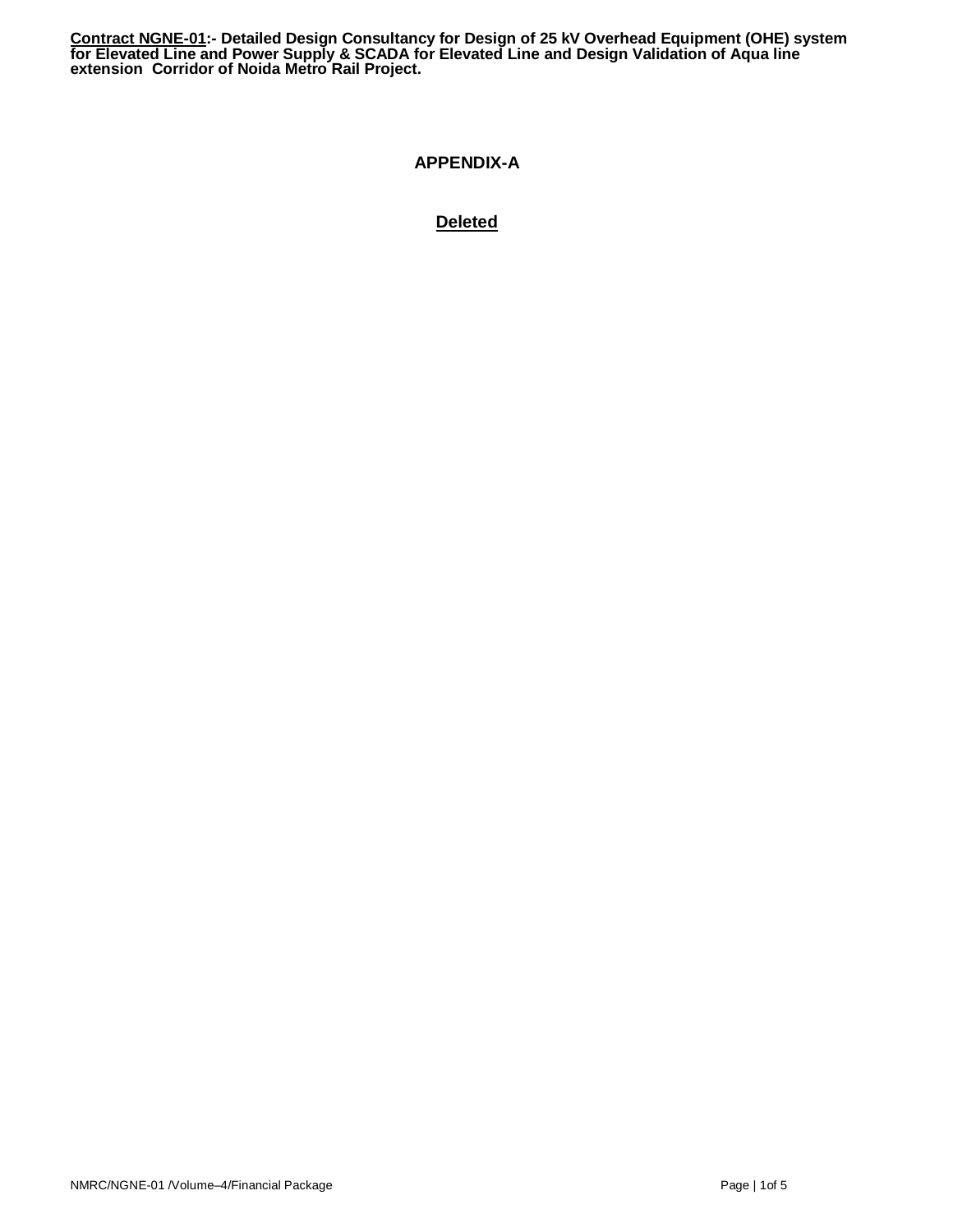# **APPENDIX-B**

## **Statement of Prices**

## **Statement No. 1 - Price of Activity I-A**

## **Activity I-A**

The Design of 25 kV Overhead Equipment (OHE) system and Power Supply & SCADA for Elevated line of Aqua line extension Corridor of Noida Metro Rail Project.

#### **Notes:**

- 1. All corridors should be quoted with same unit rates, else lowest unit rate quoted in any corridor will be considered for all corridors.
- 2. The Design works in Depot is included in the scope of works along with main lines.
- 3. Payment will be made as per Schedule of Payment given in Appendix-C and adjustments, if any as per GCC/SCC.
- 4. The price of various activities shall remain firm for variation of corridor length up to +/-1 km. For variation in corridor length beyond +/-1 km of corridor length, the amount will be calculated based on the quoted rates for the respective corridors.
- 5. Rates (both in FC & INR) for all items in this statement have to be filled by the tenderer in the financial bid and no cell should be left blank otherwise financial bid of the tenderer will be treated as incomplete and nonresponsive and shall be rejected. In case the tenderer wishes to quote in single currency then rate for the other currency should be filled as '0' (zero).

## **Statement No. 2 - Price of Activity I-B**

## **Deleted.**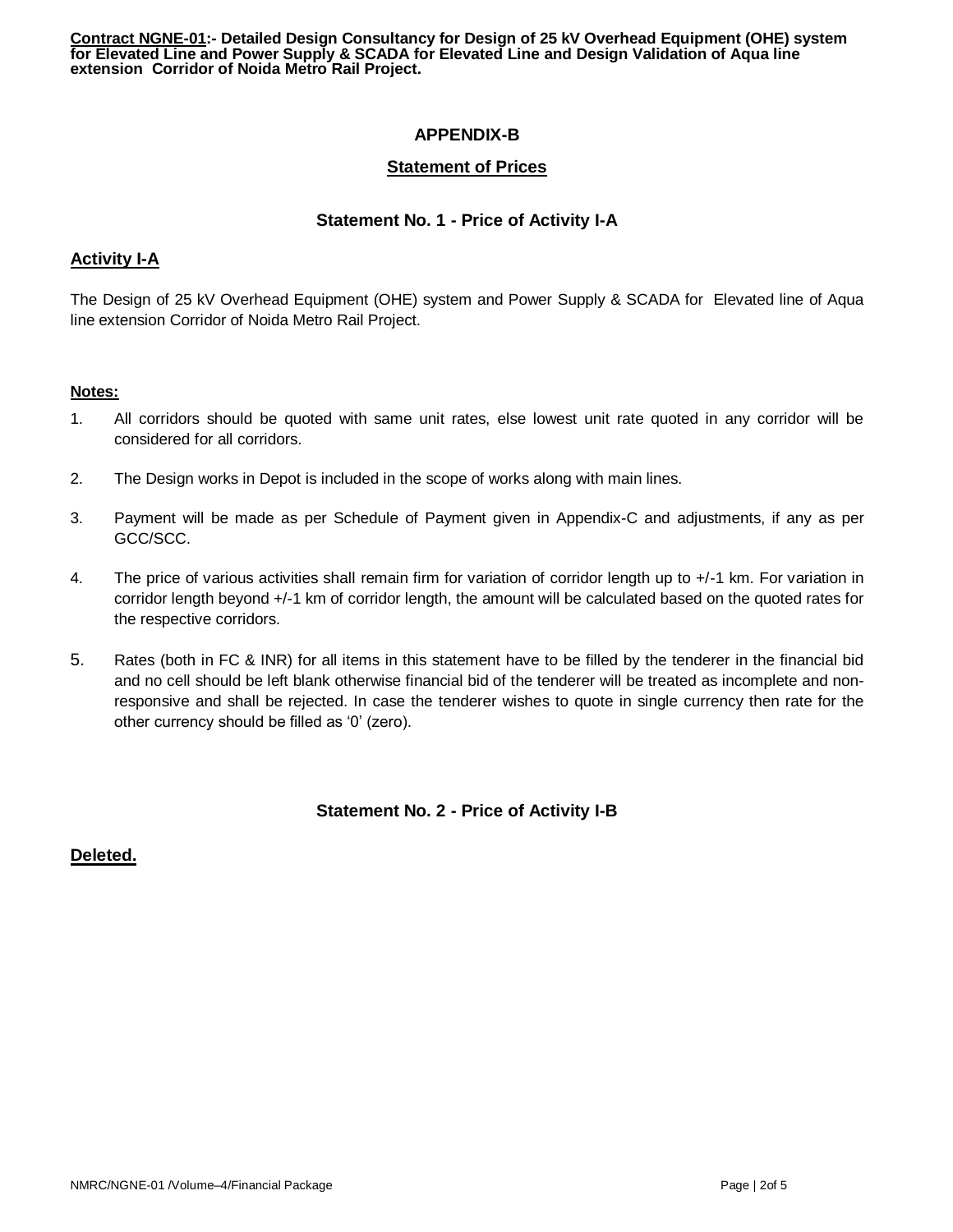## **Statement No. 3 - Price of Activity II**

#### **Activity II**

For attendance during construction (excluding attendance required for design review /clarifications etc.)

| S.<br>No.      | Description                        | Unit     | Quantity |  |  |  |
|----------------|------------------------------------|----------|----------|--|--|--|
|                | CPM / PM                           | Man days | 07       |  |  |  |
| $\overline{2}$ | Man days<br>Design Engineers<br>07 |          |          |  |  |  |
| Total = $14$   |                                    |          |          |  |  |  |

#### **Notes:**

- 1. The above quantity is for the Corridor as defined in clause 1.1.1 of NIT.
- 2. Rates (in INR) for all items in this statement have to be filled by the tenderer in the financial bid and no cell should be left blank otherwise financial bid of the tenderer will be treated as incomplete and nonresponsive and shall be rejected. In case the tenderer wishes to quote in single currency then rate for the other currency should be filled as '0' (zero).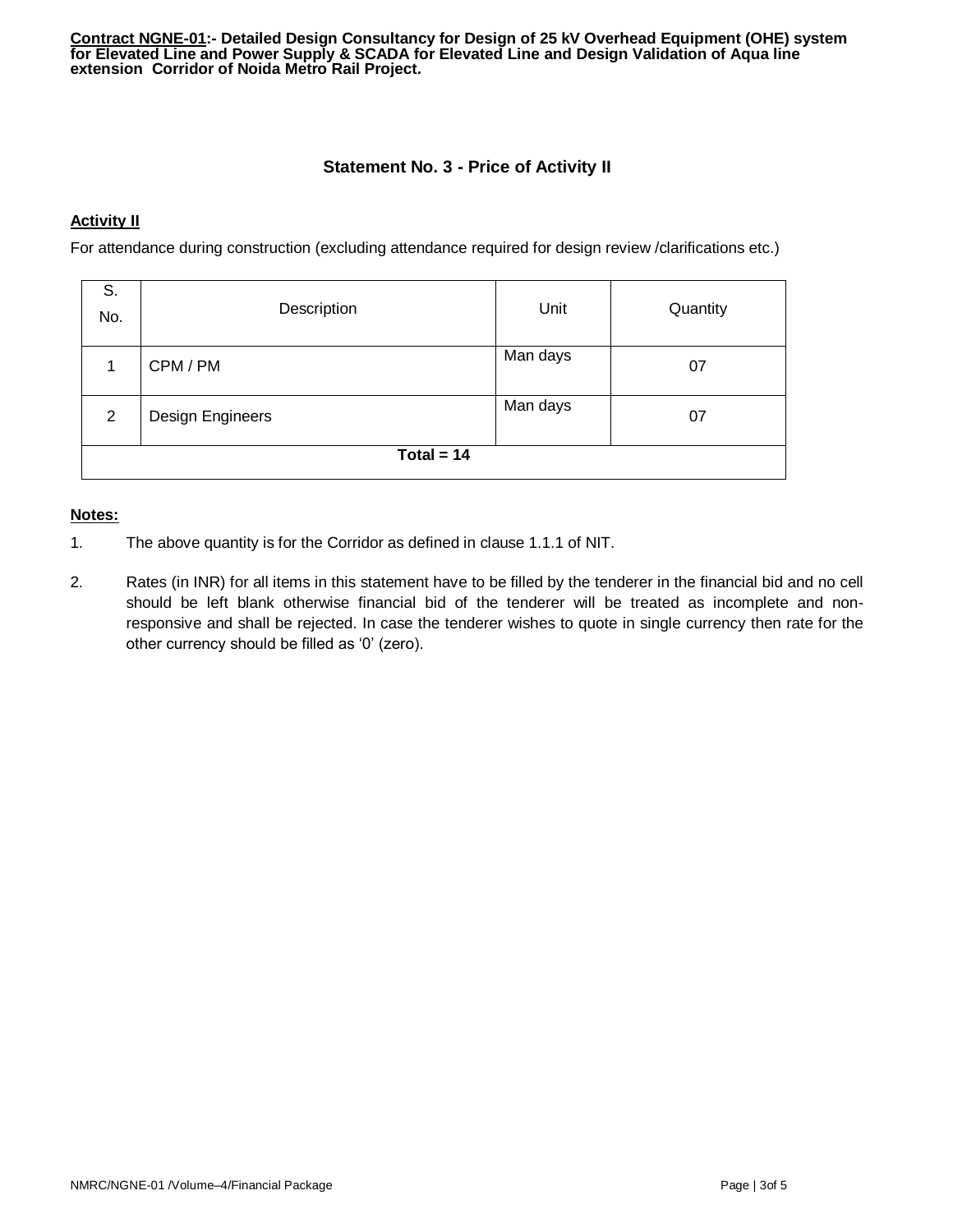| S.No           | <b>Activity Completed</b>                                                                                                                                                                                                                                                                                               | Stage<br>payment<br>$\%$ | Cumulative<br>Payment<br>% | Progress<br>Schedule<br>(Weeks from<br>date of<br>LOA/NTP) |
|----------------|-------------------------------------------------------------------------------------------------------------------------------------------------------------------------------------------------------------------------------------------------------------------------------------------------------------------------|--------------------------|----------------------------|------------------------------------------------------------|
| $\mathbf{1}$   | Mobilization of project team, Presentation<br>of<br>Inception report and its acceptance by employer as<br>per section 6.1 of Volume-3 - Scope of Work.                                                                                                                                                                  | 5%                       | 5%                         | 4                                                          |
| 2(a)           | Submission of study report of power supply<br>arrangement                                                                                                                                                                                                                                                               | 5%                       | 10%                        | $12^*$                                                     |
| 2(b)           | Acceptance of study report of power supply<br>arrangement                                                                                                                                                                                                                                                               | 5%                       | 15%                        |                                                            |
| 3(a)           | Submission of Final Design as per section 6.9 of<br>Volume-3 - Scope of Work.                                                                                                                                                                                                                                           | 10%                      | 25%                        | 18                                                         |
| 3(b)           | Acceptance of Final Design as per section 6.9 of<br>Volume-3 - Scope of Work.                                                                                                                                                                                                                                           | 10%                      | 35%                        |                                                            |
| $\overline{4}$ | of construction tender<br>Delivery<br>documents<br>complete for floating of tender as per scope of<br>work.                                                                                                                                                                                                             | 25%                      | 60%                        | 26                                                         |
| 5              | Submission<br>of the contract of the contract of the contract of the contract of the contract of the contract of the contract<br>documents for<br>construction<br>contractor & Good for construction drawing as per<br>section 6.11 of Volume-3 - Scope of Work.<br><b>Extending Support during Construction Period</b> | 10%                      | 70%                        | 48                                                         |
| 6              | Completion of installation of all equipments by OHE                                                                                                                                                                                                                                                                     | 10%                      | 80%                        |                                                            |
|                | Contractor                                                                                                                                                                                                                                                                                                              |                          |                            |                                                            |
| $\overline{7}$ | Completion of Testing and Commissioning of all<br>equipments including SCADA by OHE Contractor.                                                                                                                                                                                                                         | 10%                      | 90%                        |                                                            |
| 8              | Review of As Built Drawings/documents submitted<br>by the Construction Contractor and issue of No<br>Objection by DDC                                                                                                                                                                                                   | 10%                      | 100%                       | 130                                                        |

# **APPENDIX-C (Schedule of Payments)**

## **Notes:**

- 1. **\*** Liquidated damages will apply at these stages @0.5% per week of the amount in Statement of Price No. 1 for respective corridor per week of delay.
- 2. Key dates of acceptance of reports/design submission are dependent upon submission of proper & complete document by DDC duly incorporating the comments/observations of Employer in time by the DDC.